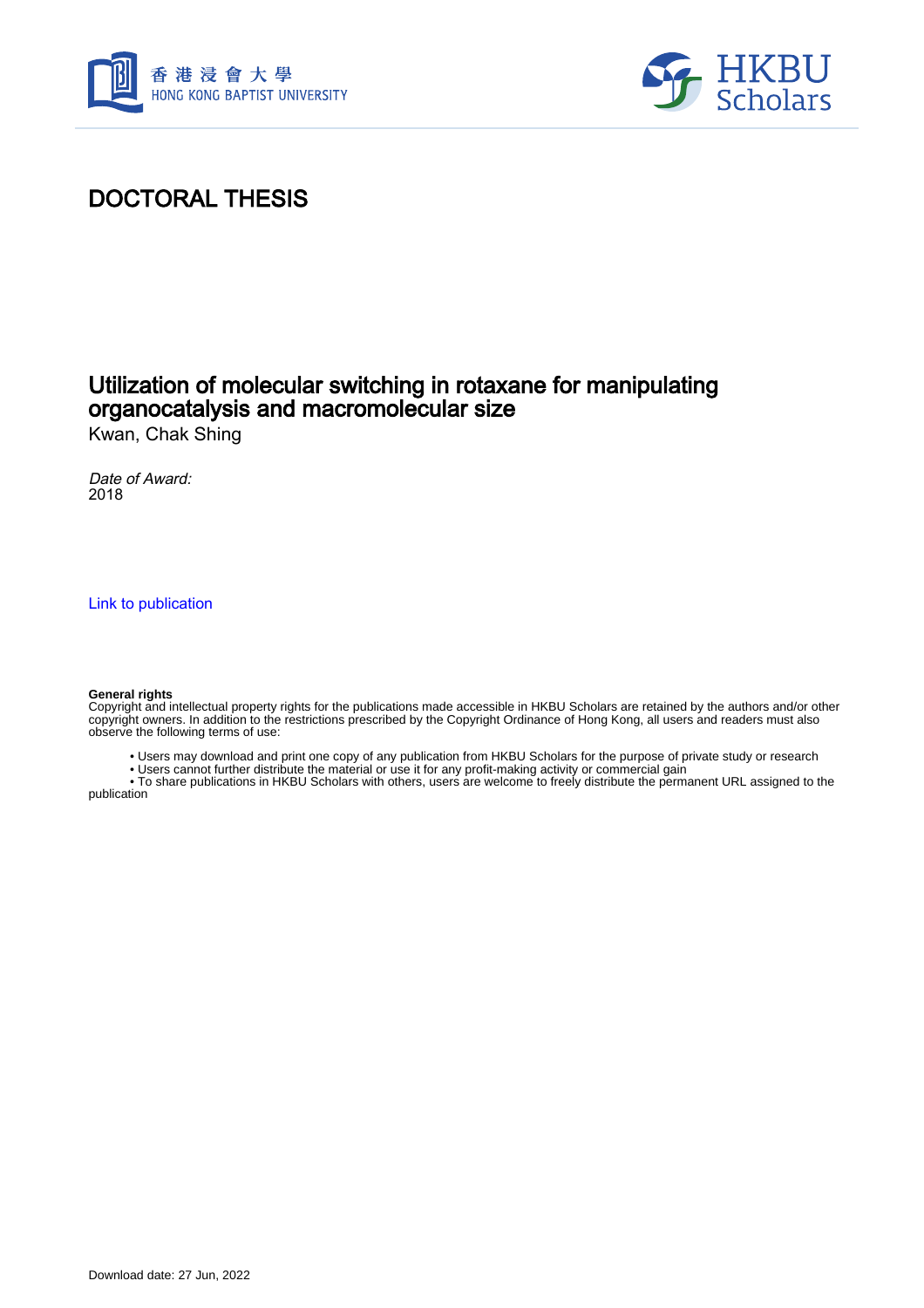# **Abstract**

Rotaxane organocatalysis is a new direction towards controlled catalytic reactions in one pot. By combining molecular shuttling and catalysis, a fluorescence and pH-responsive switchable rotaxane dual organocatalyst with exclusive selectivity of catalytic reactions in two or three-component system are demonstrated. The new design of a [2]rotaxane catalyst containing an anthracene group was to visualize the process of the catalytic reaction upon switching of macrocycle. Two catalytic moieties, secondary amine and thiourea, are chosen in this work. Both moieties act as organocatalysts and the binding sites for the crown ether macrocycle. Four sets of catalytic reaction of acetylacetone or dibenzoylmethane with *trans*-β-nitrostyrene and crotonaldehyde were catalysed by the rotaxane with high selectivity. *In situ* ON-OFF switching of the [2]rotaxane catalyst has also been demonstrated.

Type III-B rotaxane dendrimers (T3B-RDs) are hyperbranched macromolecules with mechanical bonds on every branching unit. First to third (G1–G3), and up to the fourth (G4) generation (*MW*>22,000 Da) of pure organic T3B-RDs and dendrons were successfully synthesized through the copper catalyzed alkyne–azide cycloaddition (CuAAC) reaction. By utilizing multiple molecular shuttling of the mechanical bonds within the sphere-like macromolecule, a collective three-dimensional contract-extend molecular motion was demonstrated by diffusion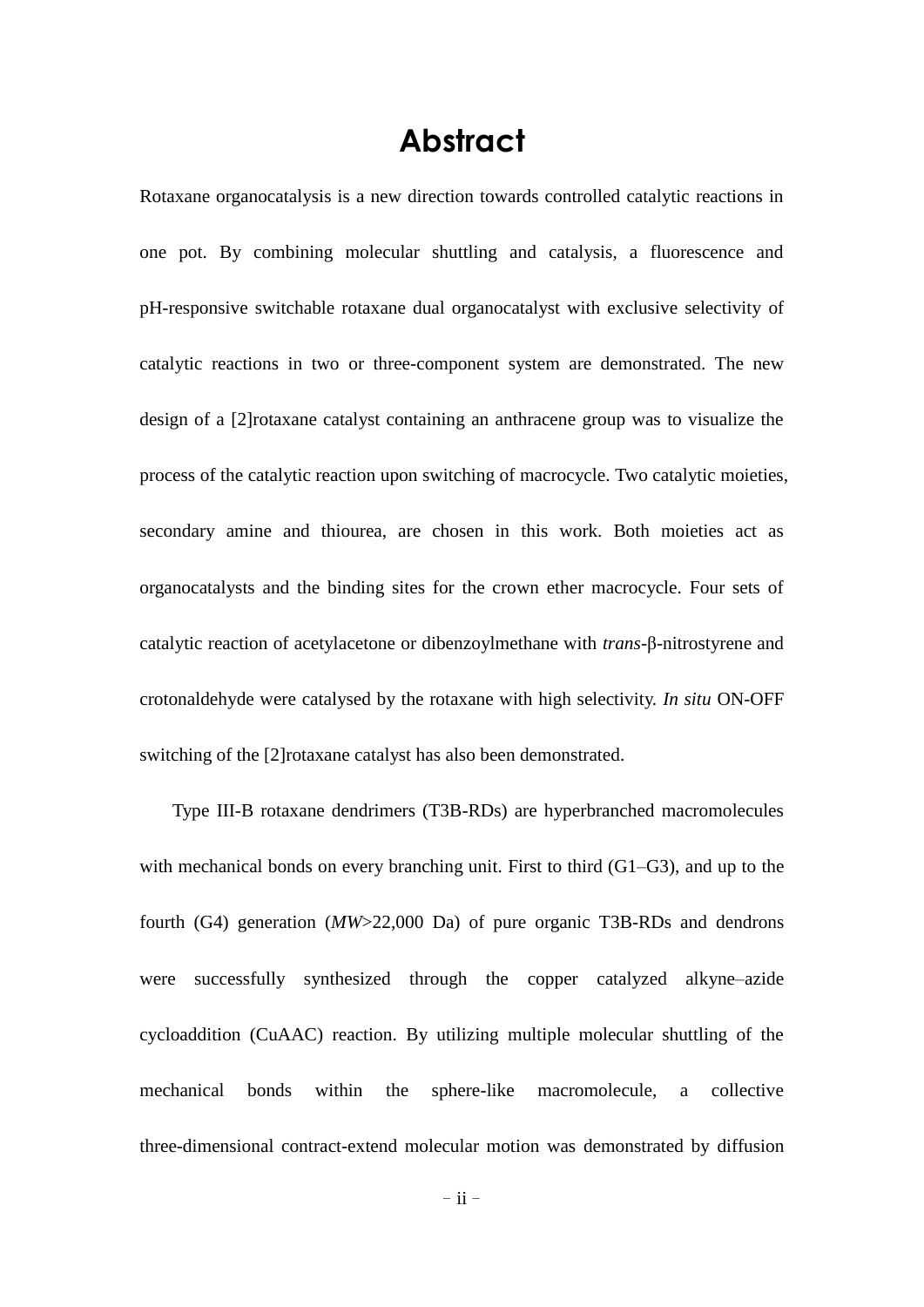ordered spectroscopy (DOSY). The discrete T3B-RDs were further observed and characterized by atomic force microscopy (AFM), dynamic light scattering (DLS), and mass spectrometry (MS). The binding of chlorambucil and pH-triggered switching of the T3B-RDs were also characterized by <sup>1</sup>H NMR spectroscopy.

Type III-C rotaxane dendrimer is a new type of rotaxane dendrimer where in the mechanical bonds are in between and constituing the branchning point to form the macromolecules. First and second (G1–G2) type III-C rotaxane dendrimers were synthesized successfully as a prototypical example. Two different shuttling processes have been deomostrated by the non-methylated and methylated type III-C rotaxane dendrimers, and characterized by  ${}^{1}$ H NMR spectroscopy.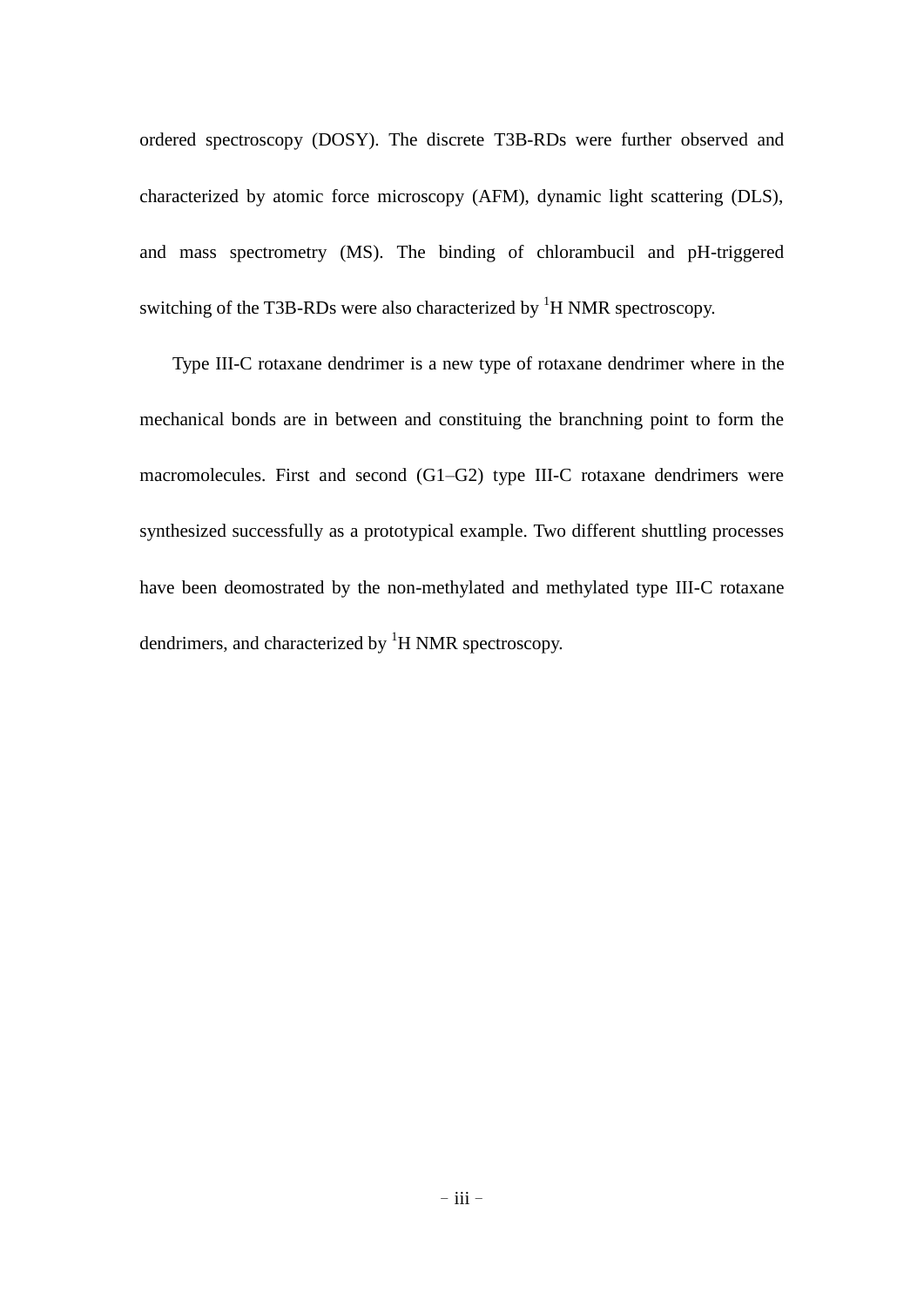# **Contents**

#### **Chapter 1 – Introduction**

| 1.4 Applications of Rotaxane Molecule and Molecular Machinery  11 |  |
|-------------------------------------------------------------------|--|
|                                                                   |  |
|                                                                   |  |

#### Chapter 2 - Fluorescent Rotaxane as a Switchable Dual Organocatalyst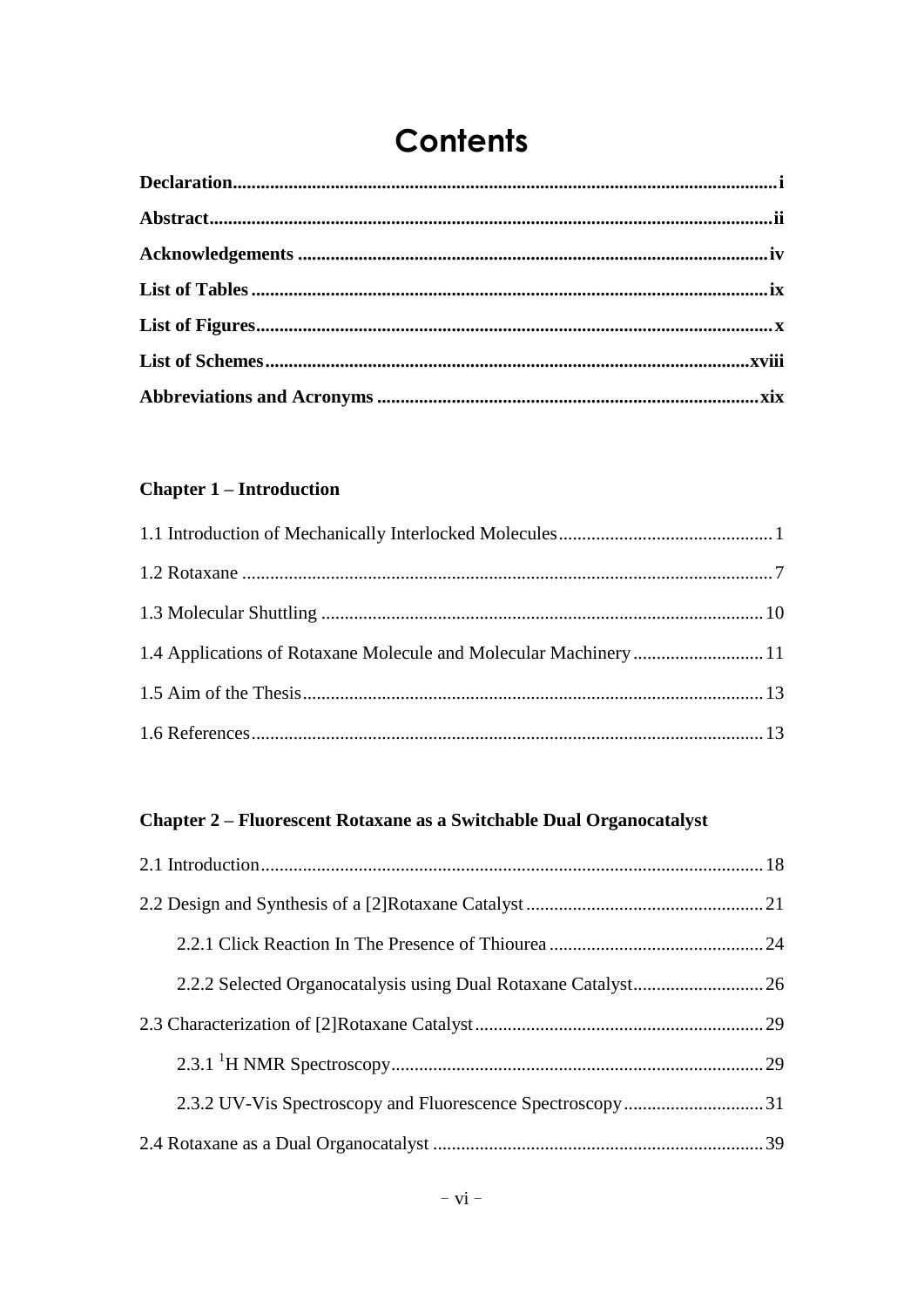## **Chapter 3 – Higher-Generation Type III-B Rotaxane Dendrimers with Controlling Particle Size in Three-Dimensional Molecular Switching**

| 3.6 Structural Characterization of Type III-B Rotaxane Dendrimers 107 |  |
|-----------------------------------------------------------------------|--|
|                                                                       |  |
|                                                                       |  |
|                                                                       |  |
|                                                                       |  |

#### **Chapter 4 – Type III-C Rotaxane Dendrimers**